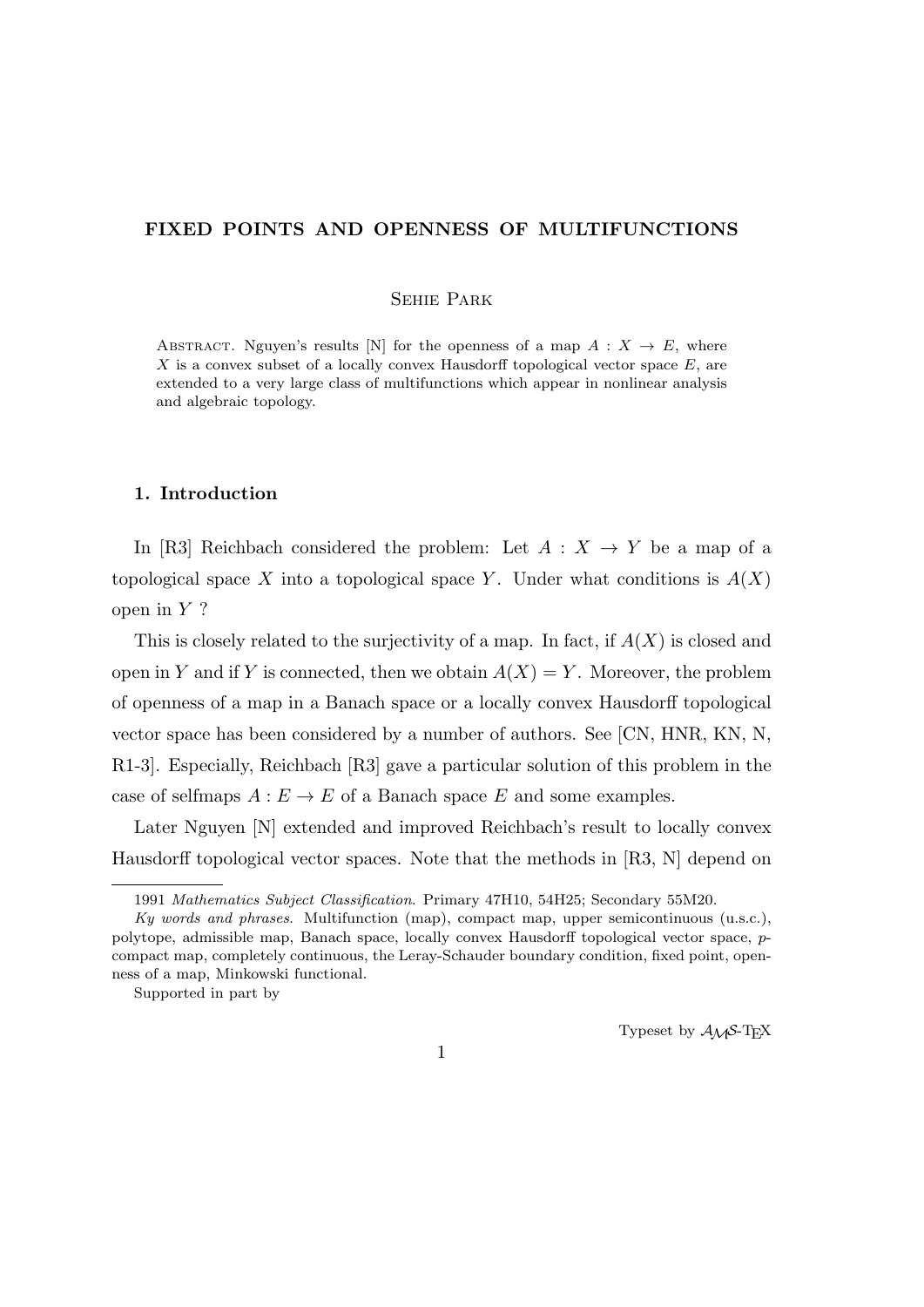fixed point theorems, which are generalizations of the well-known Schauder and Tychonoff type results. Actually those theorems are concerned with compact maps  $A: X \to E$ , where *X* is a convex subset of a topological vector space *E*. In this case, the whereabouts of the functional values *Ax* for *x* in the boundary of *X* play an important role.

Motivated by recent developments of fixed point theory for multifunctions, in this paper, we generalize Nguyen's results in several ways. First of all, we consider multifunctions in a very large class containing most of well-known multifunctions which appear in nonlinear analysis and algebraic topology. Moreover, we adopt the so-called Leray-Schauder condition as the boundary condition for those multifunctions.

#### **2. Preliminaries**

A *multifunction* or *map*  $F: X \to 2^Y$  is a function from a set X into the set 2<sup>*Y*</sup> of nonempty subsets of *Y*; that is, a function with the *values*  $Fx \subset Y$  for  $x \in X$  and the *fibers*  $F^{-}y = \{x \in X : y \in Fx\}$  for  $y \in Y$ . For  $A \subset X$ , let  $F(A) = \bigcup \{Fx : x \in A\}$ . A multifunction  $F: X \to 2^Y$  is *compact* provided  $F(X)$  is contained in a compact subset of *Y*. Given two maps  $F: X \to 2^Y$  and  $G: Y \to 2^Z$ , the *composite*  $GF: X \to 2^Z$  is defined by  $(GF)x = G(Fx)$  for  $x \in X$ .

For topological spaces *X* and *Y*, a map  $F: X \to 2<sup>Y</sup>$ , is upper semicontinuous (u.s.c.) if, for each closed set  $B \subset Y$ ,  $F^{-}(B)$  is closed in *X*. Note that composites of u.s.c. maps are u.s.c. and that the image of a compact set under an u.s.c. map with compact values is compact. Recall that a nonempty topological space is *acyclic* if all of its reduced Cech homology groups over rationals vanish.

In a topological vector space any convex hulls of its finite subsets will be called *polytopes*.

Given a class  $X$  of maps,  $X(X, Y)$  denotes the set of maps  $F: X \to 2^Y$  belonging to X, and X*<sup>c</sup>* the set of finite composites of maps in X.

A class  $\mathfrak A$  of maps is defined by the following properties:

- (i)  $\mathfrak A$  contains the class  $\mathbb C$  of (single-valued) continuous functions;
- (ii) each  $F \in \mathfrak{A}_c$  is u.s.c. and compact-valued; and
- (iii) for any polytope *P*, each  $F \in \mathfrak{A}_c(P, P)$  has a fixed point.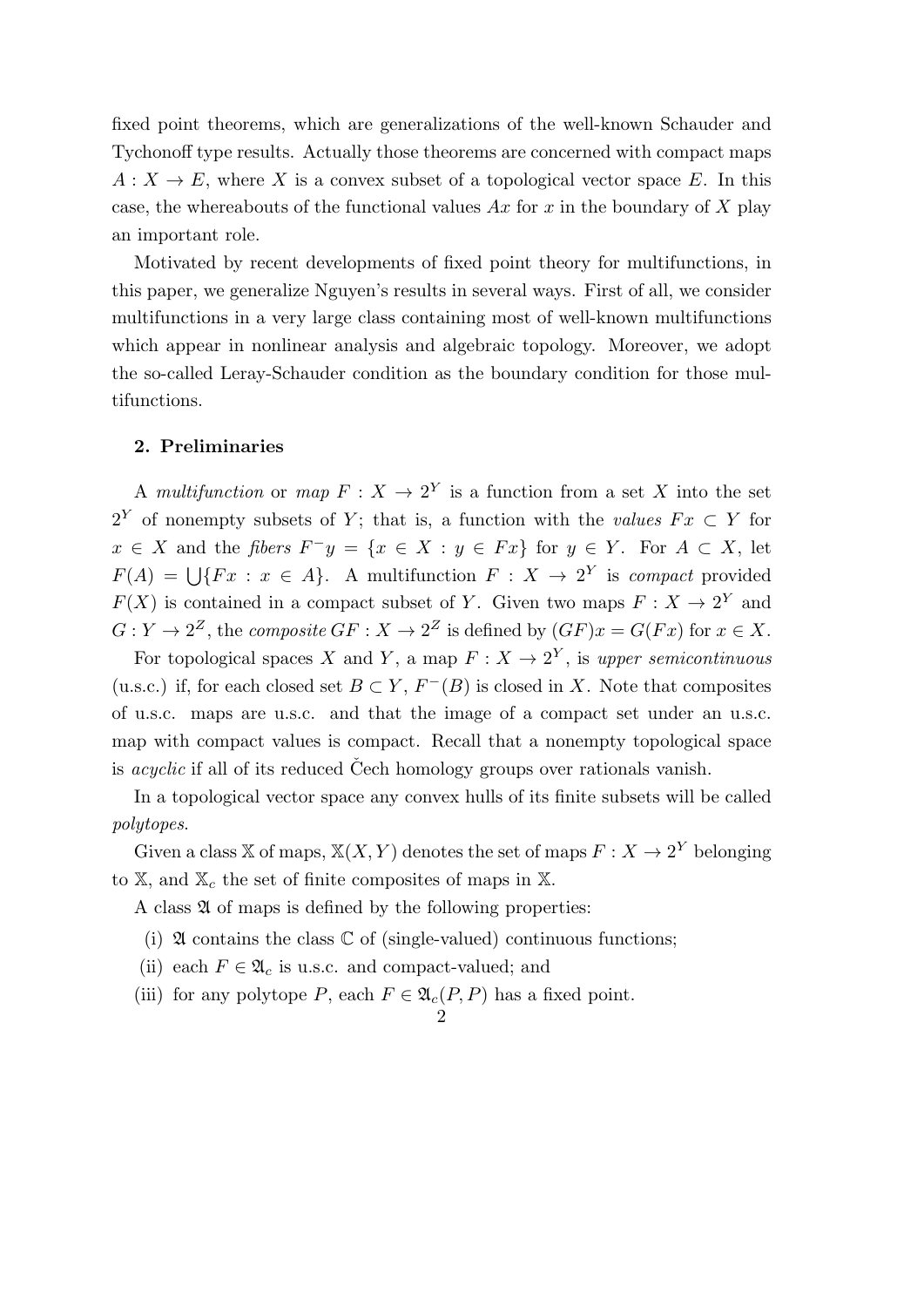Examples of  $\mathfrak A$  are  $\mathbb C$ , the Kakutani maps  $\mathbb K$  (with convex values), the Aronszajn maps M (with  $R_\delta$  values) [Gr], the acyclic maps V (with acyclic values), the O'Neill maps N (with values consisting of one or *m* acyclic components, where *m* is fixed) [Gr], the approachable maps A in a t.v.s. [BD], admissible maps in the sense of Górniewicz  $[G]$ , permissible maps of Dzedzej  $[D]$ , and others. For details, see  $[PK]$ .

We introduce two more classes:

 $F \in \mathfrak{A}_c^{\sigma}(X, Y) \Longleftrightarrow$  for any *σ*-compact subset *K* of *X*, there is an  $\tilde{F} \in \mathfrak{A}_c(K, Y)$ such that  $\tilde{F}x \subset Fx$  for each  $x \in K$ .

 $F \in \mathfrak{A}_c^{\kappa}(X, Y) \Longleftrightarrow$  for any compact subset *K* of *X*, there is an  $\tilde{F} \in \mathfrak{A}_c(K, Y)$ such that  $\tilde{F}x \subset Fx$  for each  $x \in K$ .

Any class  $\mathfrak{A}_{c}^{\kappa}$  will be called *admissible*. For details, see [P2, PK].

Note that  $\mathfrak{A} \subset \mathfrak{A}_c \subset \mathfrak{A}_c^{\sigma} \subset \mathfrak{A}_c^{\kappa}$ . Examples of  $\mathfrak{A}_c^{\sigma}$  are  $\mathbb{K}_c^{\sigma}$  due to Lassonde [L] and  $\mathbb{V}_c^{\sigma}$  due to Park, Singh, and Watson [PSW]. Note that  $\mathbb{K}_c^{\sigma}$  contains classes  $\mathbb{K}$ , Fan-Browder type maps, and  $\mathbb{T}$ . See [L].

Throughout this paper, *E* will denote a locally convex Hausdorff topological vector space and  $S(E)$  the family of all continuous seminorms on  $E$  defining the topology of  $E$ . Let Bd, Int, and  $\overline{\phantom{0}}$  denote the boundary, interior, and closure, resp.

For a  $p \in S(E)$ ,  $x_0 \in E$ , and  $r > 0$ , we define

$$
B_p(x_0, r) := \{x \in E : p(x - x_0) \le r\},\
$$
  

$$
S_p(x_0, r) := \{x \in E : p(x - x_0) = r\}.
$$

We say that a map  $F: E \to 2^E$  is *p*-compact if for a certain closed convex balanced neighborhood *U* of the origin  $0 \in E$  and the gauge *p* of *U* (that is,  $U = \{x \in E : p(x) \leq 1\}$ , the sets  $\overline{F(nU)}$  is compact for  $n = 1, 2, \ldots$ , where  $nU = \{x \in E : p(x) \leq n\}$ . Note that for a single-valued (continuous) map  $f: E \to E$ , *p*-compactness is usually called completely continuous.

The following fixed point theorem is recently due to the author [P1-3].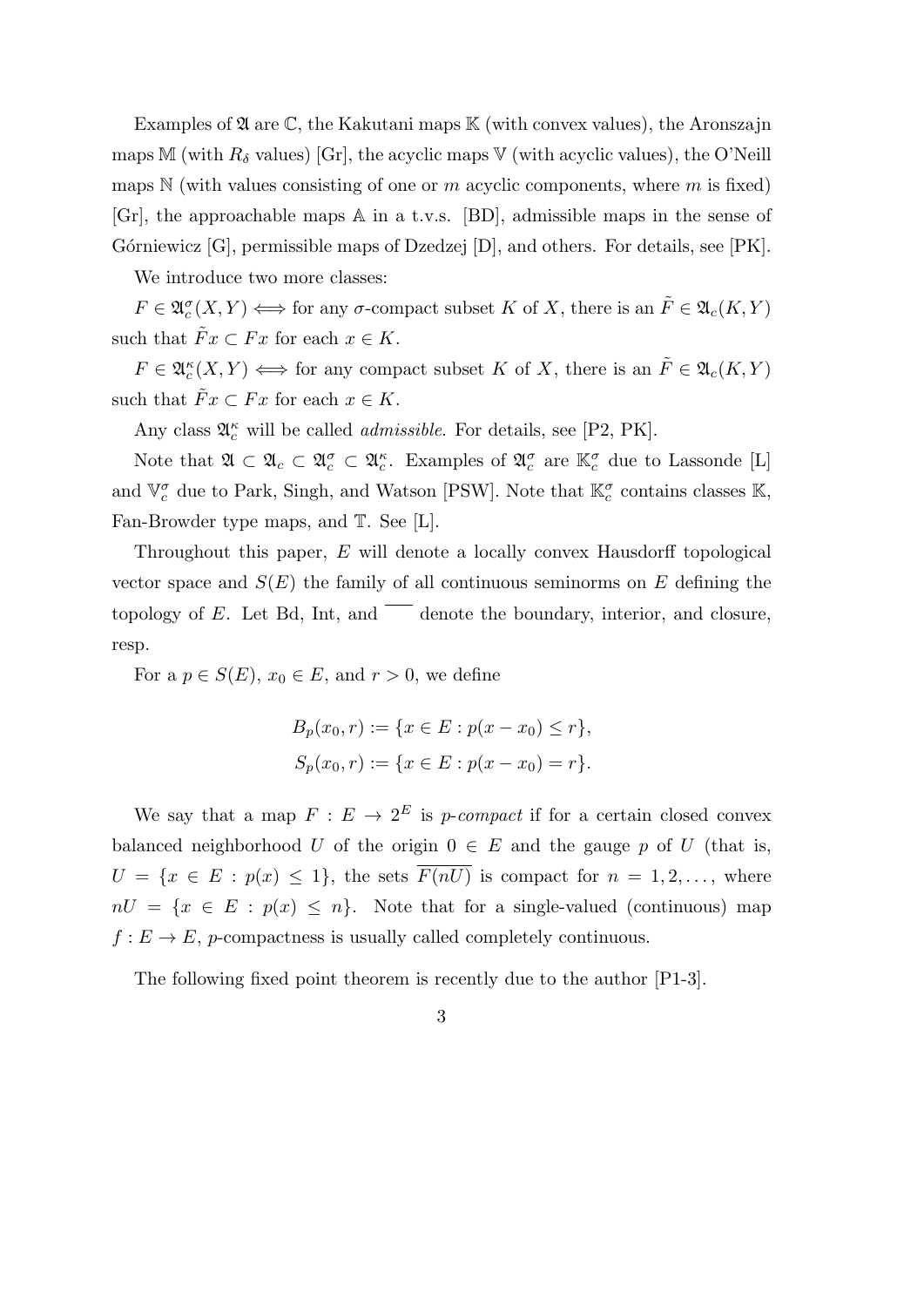**Theorem 1.** *Let X be a nonempty convex subset of a locally convex Hausdorff topological vector space*  $E$ *, and*  $F \in \mathfrak{A}_c^{\sigma}(X,X)$ *. If*  $F$  *is compact, then there exists*  $an x_0 \in X$  *such that*  $x_0 \in F x_0$ .

Note that Theorem 1 contains a large number of historically well-known fixed point theorems.

# **3. Fixed Point of Multifunctions Satisfying the Leray-Schauder Condition**

From Theorem 1, we obtain the following theorem for compact admissible maps satisfying the Leray-Schauder condition (LS).

**Theorem 2.** *Let E be a locally convex Hausdorff topological vector space, and U a convex neighborhood of the origin 0 of <i>E.* Then any compact map  $F \in \mathfrak{A}_c^{\sigma}(\overline{U}, E)$ *satisfying*

 $(LS)$   $Fx \cap {\lambda x : \lambda > 1} = \emptyset$  *for each*  $x \in \text{Bd} U$ *has a fixed point.*

*Proof.* Let *p* be the Minkowski functional of *U*. Since  $0 \in \text{Int } U$ , *p* is continuous. Define  $r : E \to \overline{U}$  by  $r(x) = x$  for  $x \in \overline{U}$  and  $r(x) = p(x)^{-1}x$  for  $x \notin \overline{U}$ ; that is,

$$
r(x) = [\max\{1, p(x)\}]^{-1}x
$$
 for  $x \in E$ .

Then *r* is a continuous retraction of *E* onto  $\overline{U}$ . Define  $G = r \circ F$ . Then  $G \in$  $\mathfrak{A}_{c}^{\sigma}(\overline{U}, \overline{U})$  and is compact. Therefore, by Theorem 1, there exists an  $x \in \overline{U}$  such that  $x \in Gx$ ; that is,  $x = r(y)$  for some  $y \in Fx$ . There are two possibilities: (i)  $x \in \text{Int } U$  or (ii)  $x \in \text{Bd } U$ .

Suppose (i) holds. Then

$$
1 > p(x) = p(r(y)) = [\max\{1, p(y)\}]^{-1} p(y).
$$

Hence  $p(y) < 1$  and this implies  $r(y) = y$ . Then  $x = r(y) = y \in Fx$ . 4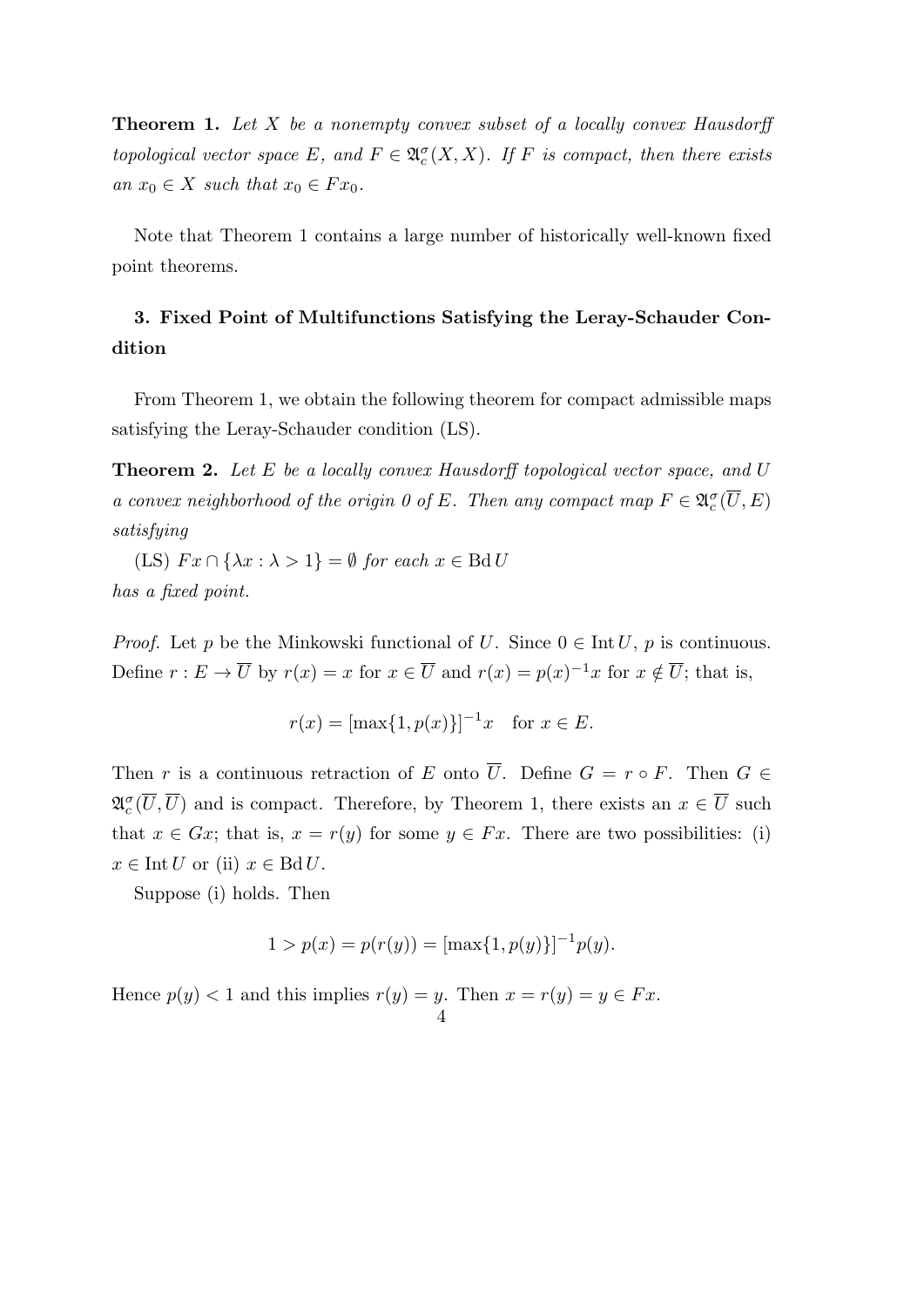Suppose (ii) holds. Then

$$
1 = p(x) = p(r(y)) = [\max\{1, p(y)\}]^{-1} p(y).
$$

If  $p(y) < 1$ , we have a contradiction. If  $p(y) > 1$ , then  $x = r(y) = p(y)^{-1}y$  and  $y = p(y)x \in F_x$ . This contradicts (LS). Thus  $p(y) = 1$ , so that  $r(y) = y$  and  $x = r(y) = y \in Fx$ . This completes our proof.

Note that Theorem 2 also contains a large number of known fixed point theorems. See [P3], where generalized forms of Theorem 2 are given. The so-called Leray-Schauder condition (LS) seems to be originated from Schaefer [S].

**Theorem 3.** Let *E* be a locally convex Hausdorff topological vector space,  $p \in$ *S*(*E*)*, F*  $\in \mathfrak{A}_{c}^{\sigma}(E, E)$  *a p-compact map,*  $x_0 \in E$  *and*  $r > 0$ *. If* 

 $(LS)'$   $(Fx - x_0) \cap {\lambda(x - x_0) : \lambda > 1} = \emptyset$  *for each*  $x \in S_p(x_0, r)$ ,

*then F has a fixed point in*  $B_p(x_0, r)$ *.* 

Note that the *p*-ball  $B_p(x_0, r)$  is a convex neighborhood of  $x_0$  and that the boundary of  $B_p(x_0, r)$  is precisely the *p*-sphere  $S_p(x_0, r)$ . Therefore, Theorem 3 clearly follows from Theorem 2. Recently, particular forms of Theorem 3 for normed vector spaces were due to Granas [Gr, Theorems 2.2-2.3].

If  $F(S_p(x_0, r)) \subset B_p(x_0, r)$ , then  $(LS)'$  clearly holds. In this case, for  $F = f \in$  $\mathbb{C}(E, E)$ , Theorem 3 reduces to Nguyen [N, Theorem 1].

#### **4. Openness of Multifunctions Related to Admissible Maps**

From Theorem 3, we have the following :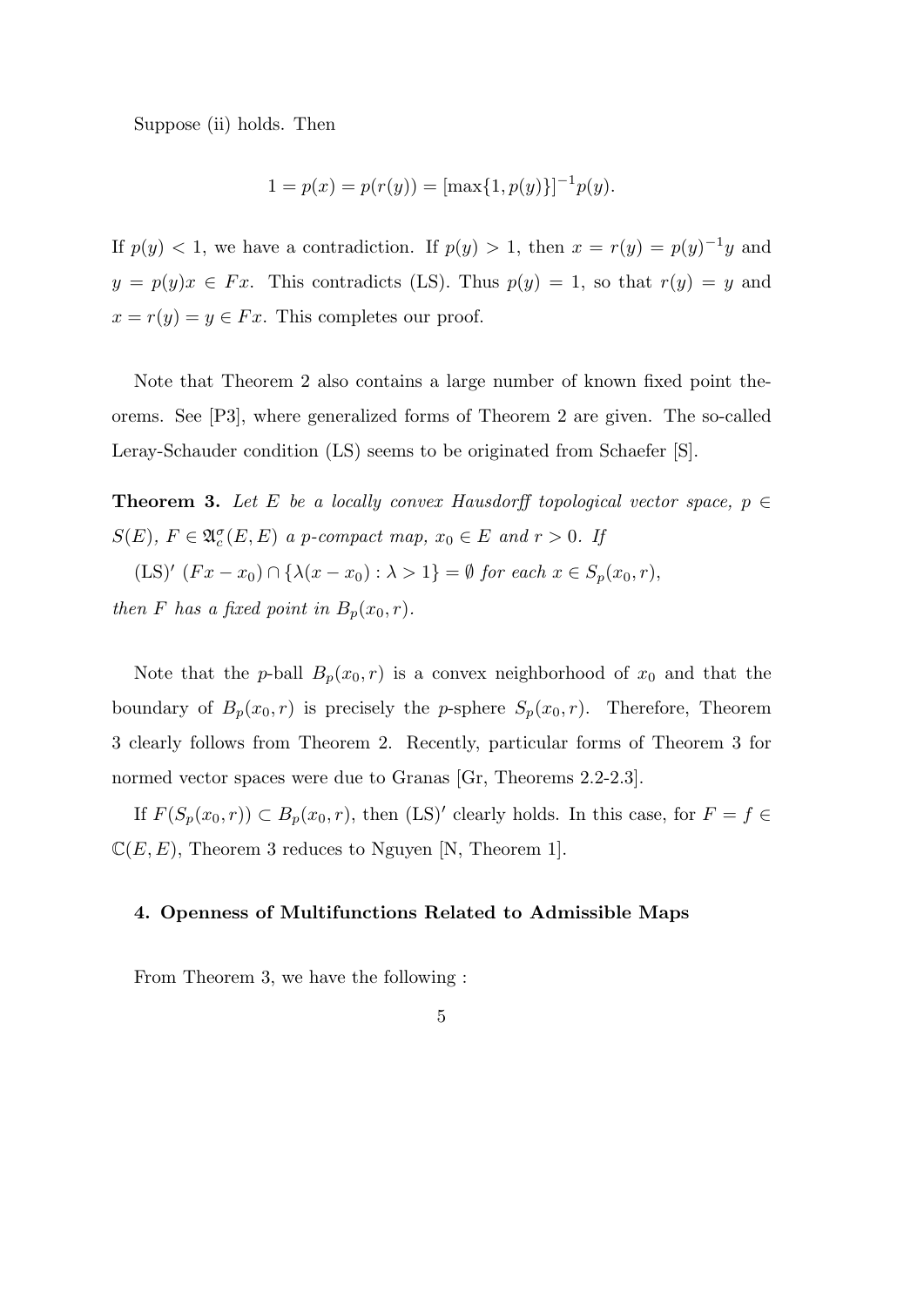**Theorem 4.** Let E be a locally convex Hausdorff topological vector space,  $p \in$  $S(E)$  and  $A: E \to 2^E$  a map such that, for some  $\beta \neq 0$  and  $\overline{y} \in E$ ,

- (i)  $G \in \mathfrak{A}_c(E, E)$  defined by  $Gx = x \beta Ax$  for  $x \in E$  is p-compact; and
- (ii)  $F \in \mathfrak{A}_c(E, E)$  *defined by*  $Fx = x \beta(Ax \overline{y})$  *satisfies* (LS)'.

*Then, for each*  $x_0 \in E$  *and*  $r > 0$ *, there exists a point*  $\overline{x} \in B_p(x_0, r)$  *such that y* ∈ *A* $\overline{x}$ *.* 

*Proof.* We apply Theorem 3 to *F*. In fact, since *G* is *p*-compact, it follows that *F* is also *p*-compact. Moreover, *F* satisfies (LS)<sup>'</sup>. Therefore, there exists an  $\overline{x} \in$ *B*<sub>*p*</sub>(*x*<sub>0</sub>*, r*) such that  $\overline{x} \in F\overline{x}$ . Since  $\beta \neq 0$ , we have  $0 \in \beta(A\overline{x} - \overline{y})$  and  $\overline{y} \in A\overline{x}$ .

For a map  $A \in \mathbb{C}(E, E)$  satisfying  $A(S_p(x_0, r)) \subset B_p(x_0, r)$  instead of  $(LS)'$ , Theorem 4 reduces to Nguyen [N, Corollary].

Let *X* and *Y* be topological spaces,  $A: X \to 2^Y$  a map, and  $y_0 \in A(X)$ . We say that *A* is *open* at  $y_0$  if there exists a neighborhood *V* of  $y_0$  in *Y* such that  $V$  ⊂  $A(X)$ .

**Theorem 5.** Let *E* be a locally convex Hausdorff topological vector space,  $p \in$  $S(E)$ ,  $A: E \to 2^E$ , and  $y_0 \in A(E)$ *. Suppose that there exists an*  $r_0 > 0$  *such that* 

(iii) *for each*  $\overline{y} \in B_p(y_0, r_0)$ *, there exist an*  $x_0 \in A^{-1}\overline{y}$ *, a*  $\beta \neq 0$ *, and an*  $r > 0$ *satisfying* (i) *and* (ii)*.*

*Then*  $B_p(y_0, r_0) \subset A(E)$ ; that is, *A* is open at the point  $y_0 \in A(E)$ .

*Proof.* From Theorem 4, for every  $\overline{y} \in B_p(y_0, r_0)$ , there exists an  $\overline{x} \in B_p(y_0, r_0)$ such that  $\overline{y} \in A\overline{x}$ . Therefore, every  $\overline{y} \in B_p(y_0, r_0)$  belongs to the range  $A(E)$  of *A*, and hence *A* is open at the point  $y_0 \in A(X)$ .

For a map  $A \in \mathbb{C}(E, E)$ , Theorem 5 reduces to [N, Theorem 2]. In order to give an illustration of Theorem 5, we give the following : For  $G \in \mathfrak{A}_{c}(E, E)$ , let

$$
N_p(x_0, r) = \sup\{p(u - u_0) : u \in Gx, u_0 \in Gx_0, x \in S_p(x_0, r)\}\
$$

for  $p \in S(E)$ ,  $x_0 \in E$ , and  $r > 0$ . If *G* is *p*-compact, then  $N_p(x_0, r)$  is bounded.

6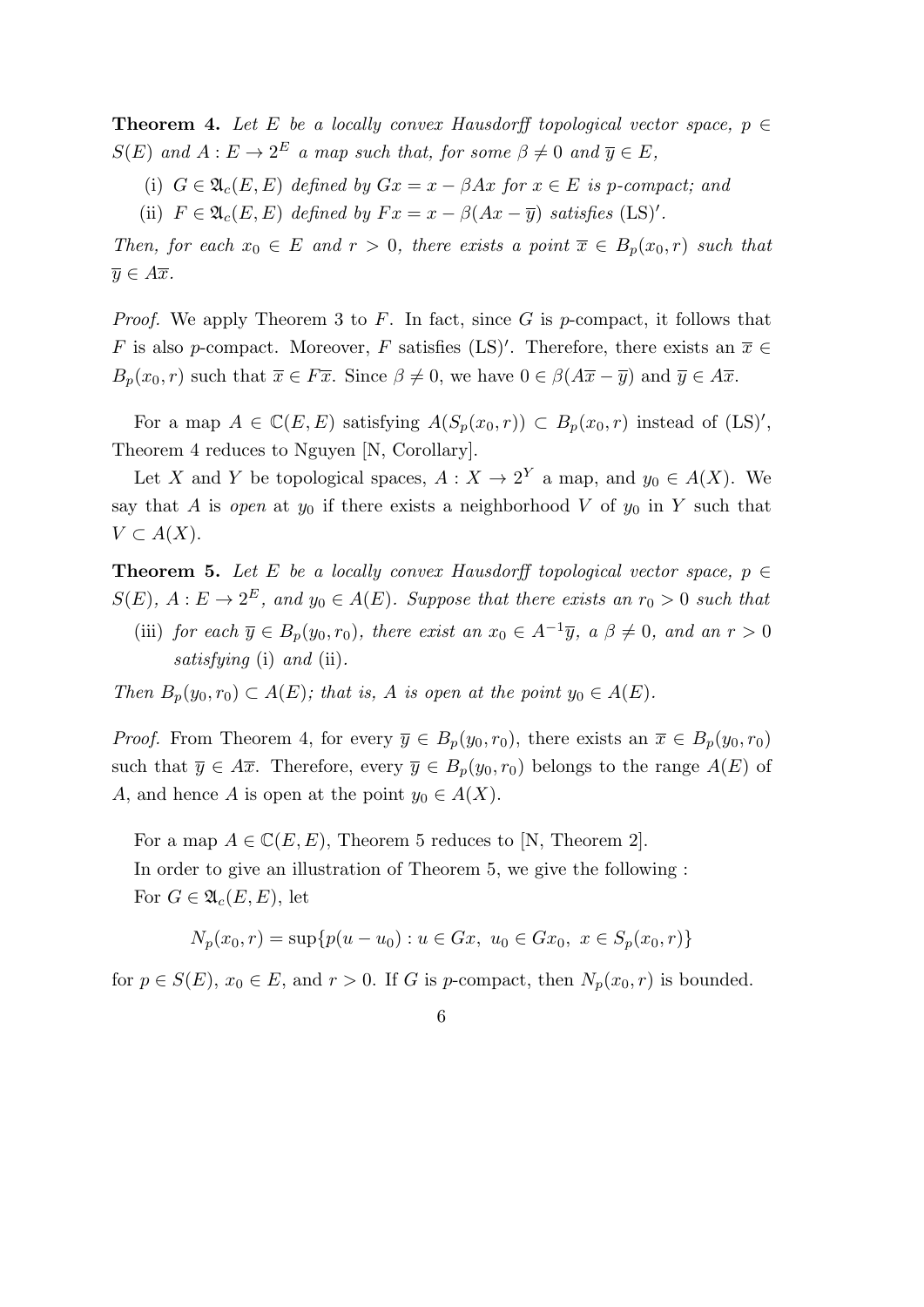**Theorem 6.** *Let E be a locally convex Hausdorff topological vector space,*  $p \in$  $S(E)$ ,  $G \in \mathfrak{A}_{c}(E, E)$  *a p*-compact map, and  $A : E \to 2^{E}$  given by  $Ax = x - Gx$ *for*  $x \in E$ *. If there exist an*  $x_0 \in E$  *and an*  $r > 0$  *such that* 

$$
(1) \t\t N_p(x_0, r) < r,
$$

*then A is open at any*  $y_0 \in Ax_0$ .

*Proof.* Since  $G: x \mapsto x - Ax$  is *p*-compact, condition (i) is satisfied with  $\beta = 1$ . Let  $\overline{y} \in E$  and  $Fx = Gx + \overline{y} = x - [Ax - \overline{y}]$  for  $x \in E$ . Since *G* is *p*-compact, there exists a closed, convex, balanced neighborhood  $U$  of 0 in  $E$  satisfying  $U =$  ${x \in E : p(x) \leq 1}$  such that *G*(*nU*) is compact for each  $n = 1, 2, 3, \ldots$ . For any  $x \in S_p(x_0, r)$ , we have

(2) 
$$
\sup_{z \in F_x} p(z - x_0) = \sup_{y \in Ax} p(x - y + \overline{y} - x_0)
$$

$$
\leq \sup_{y \in Ax} p((x - y) - (x_0 - y_0)) + p(y_0 - \overline{y}),
$$

where  $y_0 \in Ax_0$  is arbitrary,  $x - y \in Gx$ , and  $x_0 - y_0 \in Gx_0$ . Let *r* be as in (1) and  $r_1 < r$  such that  $N_p(x_0, r) \le r_1 < r$ . Choose  $r_0$  such that  $0 < r_0 < r - r_1$ . Then by (2), for any  $\overline{y} \in B_p(y_0, r_0)$ , we have  $\sup_{z \in F_x} p(z - x_0) \le r_1 + (r - r_1) = r$ . Therefore,  $F(S_p(x_0, r)) \subset B_p(x_0, r)$  and hence  $(LS)'$  holds. This shows condition (ii).

Therefore, by Theorem 5,  $B_p(y_0, r_0) \subset A(E)$  and hence *A* is open at any  $y_0 \in$  $Ax_0$ .

For a map  $G = g \in \mathbb{C}(E, E)$ , Theorem 6 reduces to Nguyen [N, Theorem 3], which extends and improves Reichbach [R3, Theorem 1]. Note that all the results in [R3] hold for normed vector spaces instead of Banach spaces. Moreover, some examples of Theorem 6 can be seen in [R3, N]. Further, if  $A \in \mathbb{C}(E, E)$  is linear in Theorems 5 and 6, then  $A(E)$  is an open linear subset of E and hence we have  $A(E) = E$  as noted in [R3, N].